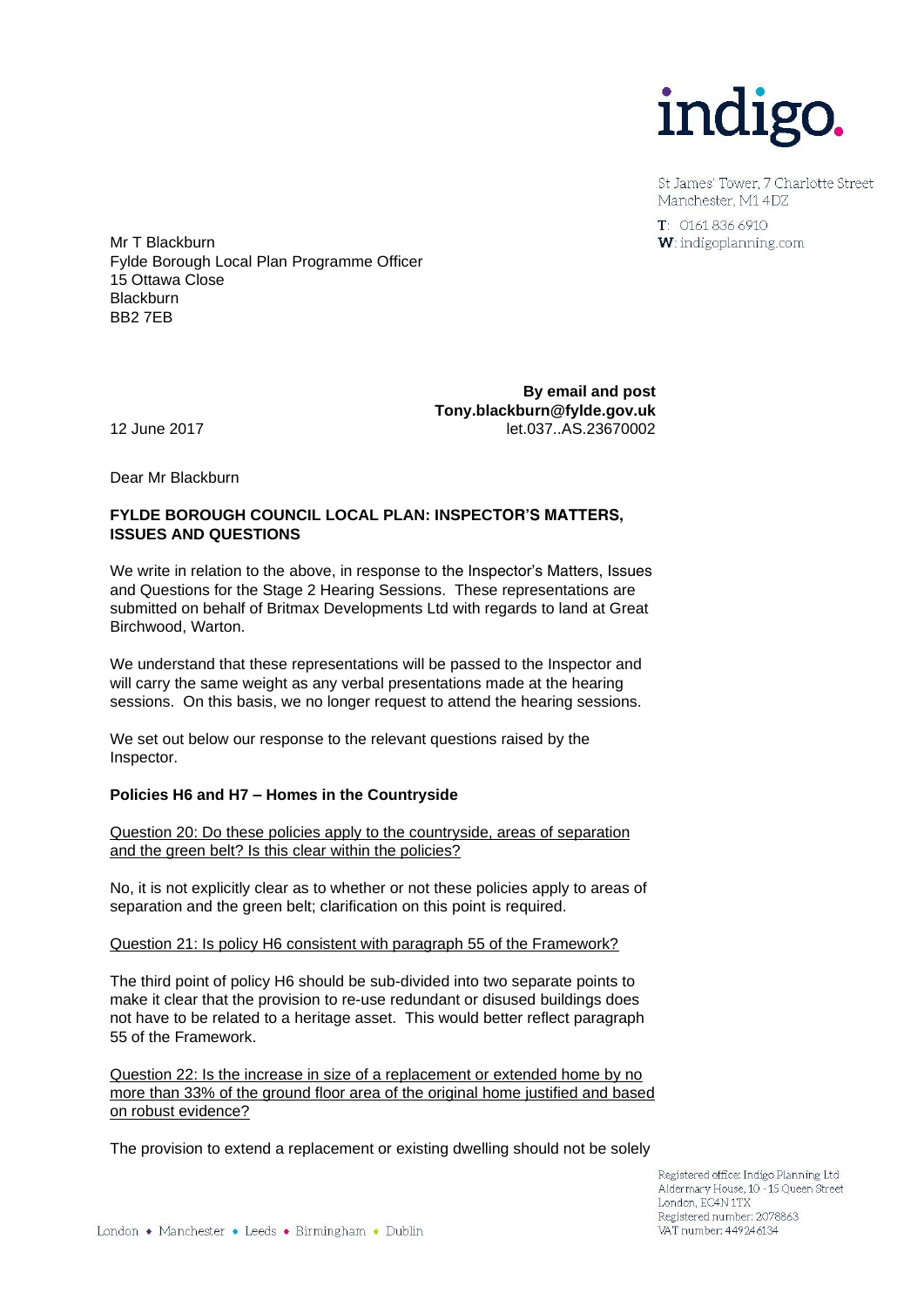# indigo.

based on the ground floor area; there should be flexibility to extend homes based on existing volume also.

There should be flexibility to determine the extent that existing buildings within the open countryside and green belt locations are extended. In some locations, which are well screened for example, it might be appropriate to go above the 33% suggested without causing any adverse impact to neighbours or the environment.

Adopting a policy which allows sites and cases to be assessed on an individual basis would provide this flexibility.

### **Policy GD2 – Green Belt**

Question 31: The policy states that national guidance for development in the green belt will be applied. Should this refer to national policy rather than guidance and include reference to other policies in the Plan including GD4, GD5, H6 and H7? Does the plan clearly set out how development in the green belt will be assessed?

The policy should refer to national policy and likewise to other relevant policies in the plan which are important when assessing proposals within the green belt.

Question 33: Paragraph 89 of the Framework states that the construction of new buildings in the green belt is inappropriate except for the development types listed. Other forms of development are also inappropriate and these are listed in paragraph 90. Paragraph 88 clearly states that 'very special circumstances' will not exist unless harm to the green belt by reason of inappropriateness and any other harm is clearly outweighed by other considerations. Does paragraph 8.7 of the Plan accurately reflect the Framework in relation to very special circumstances?

No, paragraph 8.7 of the Plan does not accurately reflect the Framework. Paragraph 8.7 incorrectly sets out that paragraph 89 of the Framework lists the very special circumstances for allowing development in the green belt; but this is incorrect. Paragraph 89 of the Framework actually lists the types of development that is permitted in green belt locations; i.e. appropriate development.

Paragraph 8.7 should be amended to refer to the provisions of paragraph 88 of the Framework, which allows development in the green belt where very special circumstances can be demonstrated and also to paragraph 89 which lists the types of development that is appropriate in green belt locations.

### **Policies GD4 and GD5 – Development in the countryside**

Question 35: Do policies GD4 and GD5 apply to the countryside, areas of separation and the green belt? Is this clear within the policy? Are these policies justified and consistent with national policy?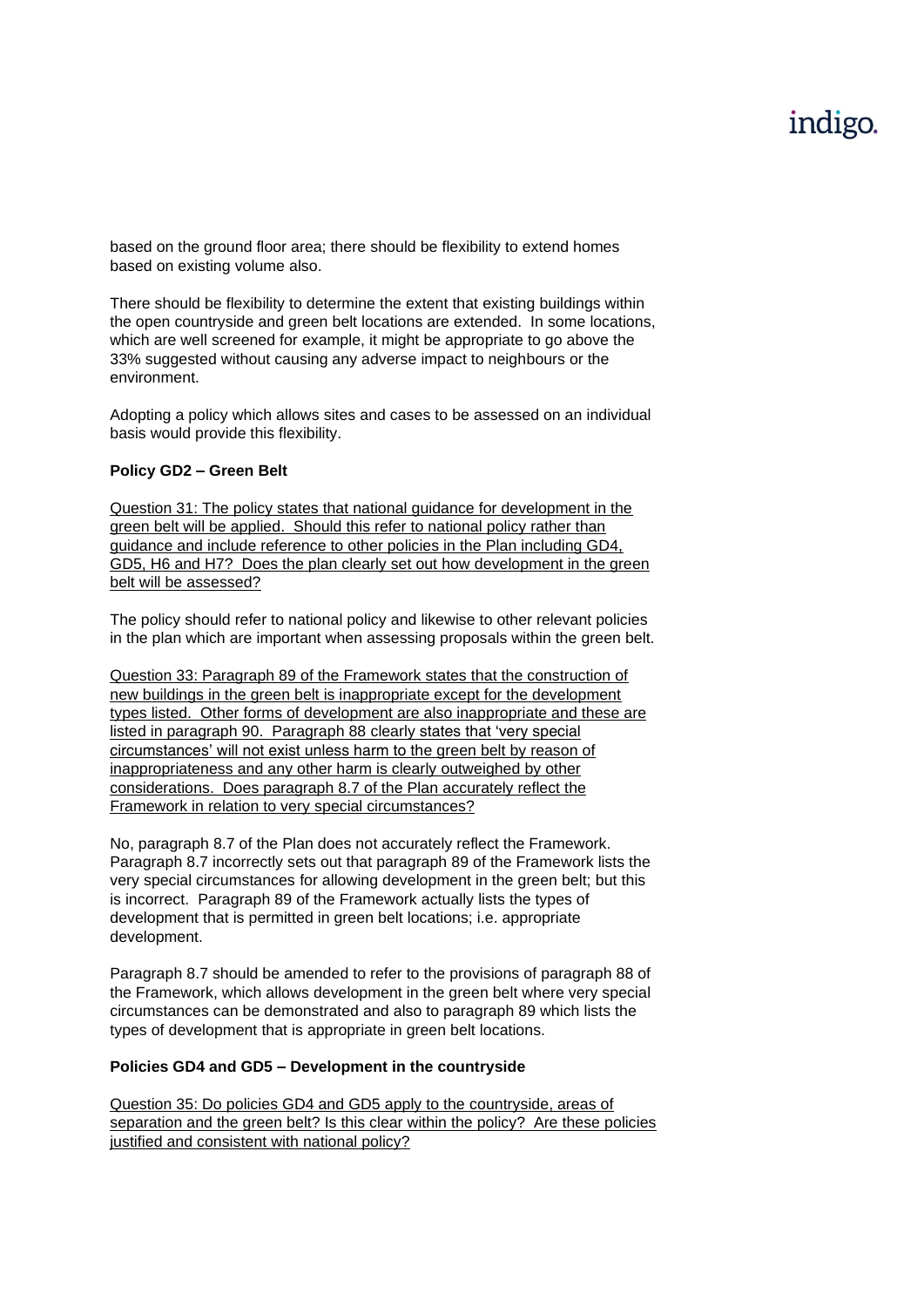## indigo.

Clarification is required as to whether these policies do indeed apply to areas of separation and the green belt along with the open countryside.

In particular, policy GD5 (large developed sites in the countryside) should apply to brownfield sites in the green belt, not just the open countryside. The policy as currently drafted just refers to countryside locations, however, the accompanying justification at paragraph 8.15 refers to green belt. Therefore, the policy wording needs to be amended so it is clear that it also applies to such sites located within the green belt.

In terms of consistency with national policy, whilst policy GD4 does allow for the re-use of existing buildings and policy GD5 the partial redevelopment of sites, this should be extended to allow the complete redevelopment of brownfield sites in the open countryside and green belt locations. The final exemption listed in paragraph 89 of the Framework, clearly sets out the provisions to completely redevelopment brownfield sites in the green belt (subject to ensuring no greater impact on openness).

Brownfield sites within the open countryside and green belt can make a contribution towards the delivery of development in an area. Amending the policy to include this provision would ensure it is consistent with the provisions of national policy.

#### Question 39: Is it clear in GD5 what is meant by 'large developed sites'?

No definition is provided as to what constitutes a 'large developed site', therefore, clarification is required on this point.

Furthermore, the policy should not just be restricted solely to 'large sites'. Paragraph 89 of the Framework, which allows the redevelopment of brownfield sites within the green belt, is not restricted to a specific site size. Therefore, to ensure consistency with national policy, GD5 should be amended to allow suitable brownfield sites, regardless of size, to come forward for development.

Question 40: Should reference be made to the NDA redundant facilities site at Springfield within Policy GD5? Can the Council clarify why redundant farms, holiday caravan parks and sites are excluded from the policy?

No justification is provided as to why redundant farms, holiday caravan parks and sites are excluded from this redevelopment policy.

This blanket exclusion of these uses from the redevelopment policy is not supported. Holiday caravan sites can become unviable and operations may cease, therefore, preventing the redevelopment of such sites runs the risk of vacant sites appearing in the countryside and green belt locations that are unable to be redeveloped due to the restrictions imposed by this policy (as currently drafted). These sites are then likely to fall into a state of disrepair and become an eyesore in the local landscape.

There needs to be flexibility within the policy which allows redundant holiday